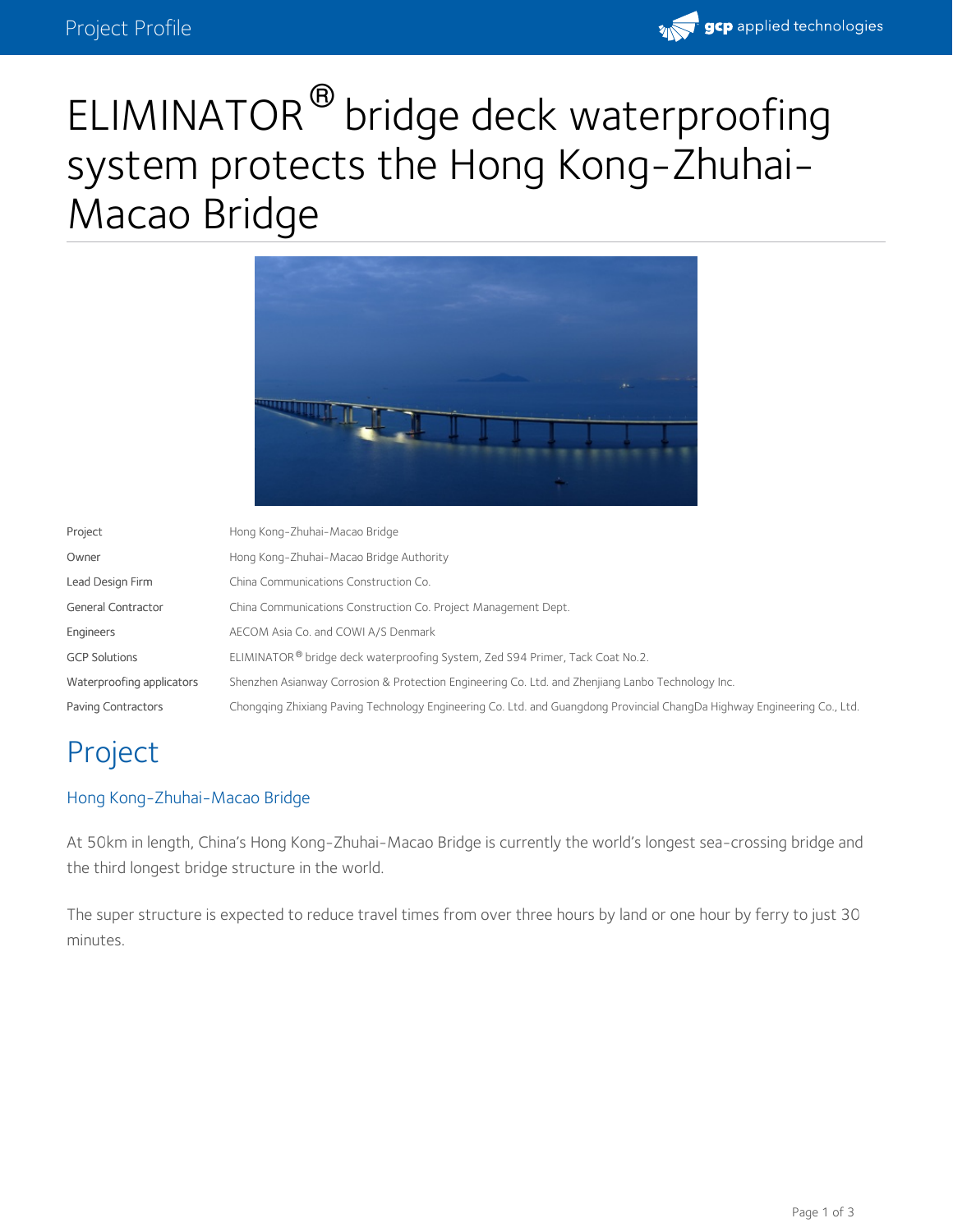-



"ELIMINATOR® bridge deck waterproofing system is based on the company's unique ESSELAC resin technology, which protects against corrosion and contributes to *®* achieving <sup>a</sup> predicted minimum 120- year design life."

Carl Pearse, Regional Manager, Asia Pacific.

#### Protecting the superstructure

The chosen waterproofing solution would need to meet the construction standards of China, Hong Kong and Macao and offer the highest quality and durability. The waterproofing system also needed to withstand the warm marine climate both during application and for the long term.

The chosen provider would need to be able to meet the huge capacity of the structure within a tight delivery programme, and manage aspects the project's commercial, logistical and technical support and quality assurance.

After extensive review and analysis of bridge deck waterproofing systems, the Hong Kong-Zhuhai-Macao Bridge Authority found that the ELIMINATOR®system was the ideal waterproofing solution.



#### ELIMINATOR® bridge deck waterproofing system

The ELIMINATOR  $^{\circledR}$ bridge deck waterproofing system was applied to approximately 500,000m<sup>2</sup> of the three steel navigation bridge sections in mainland China waters. The use of Zed S94 enhances the strong bond of the ELIMINATOR  $^{\circledR}$ membrane to the deck.